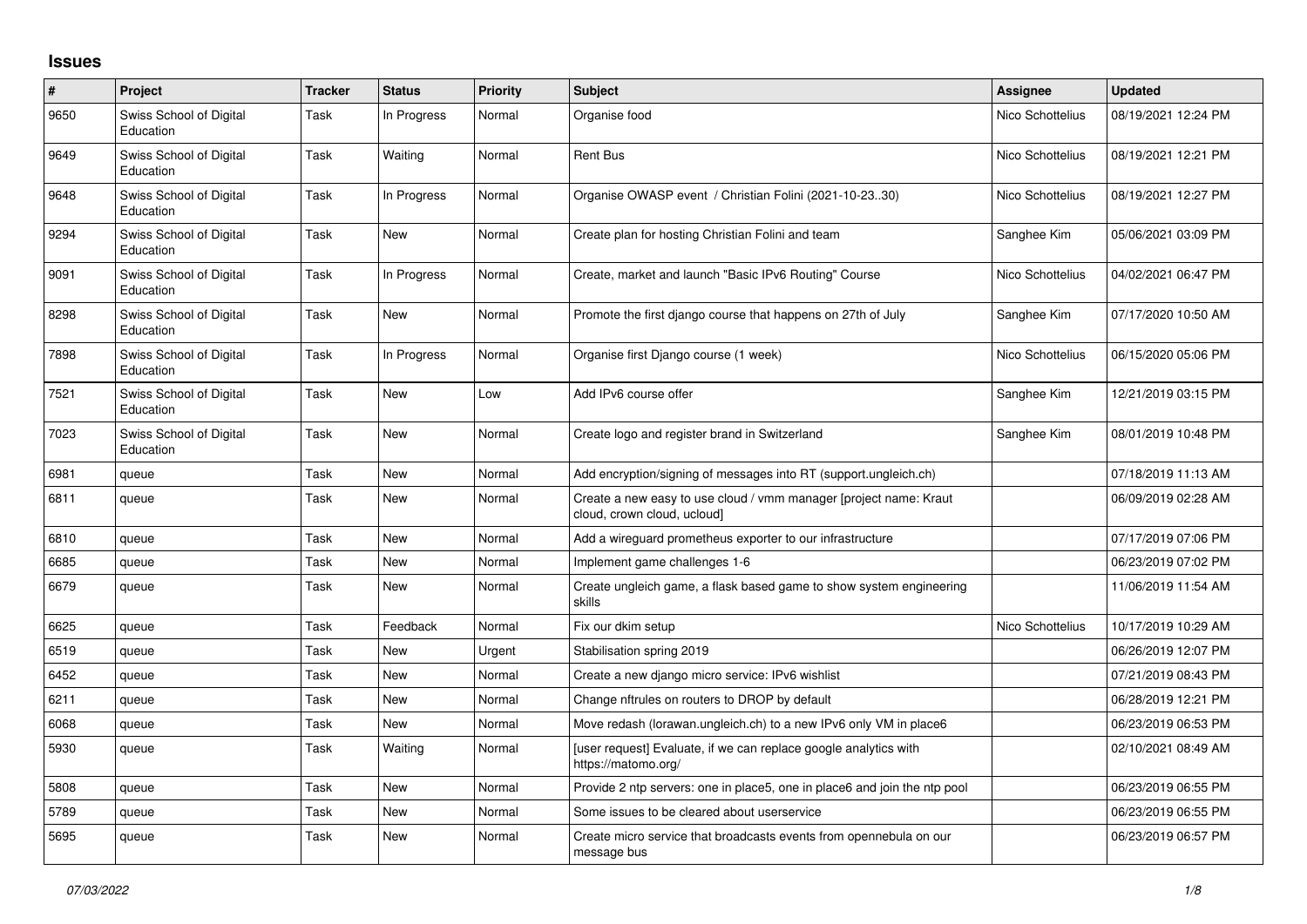| $\sharp$ | Project             | <b>Tracker</b> | <b>Status</b> | <b>Priority</b> | Subject                                                                                            | <b>Assignee</b>  | <b>Updated</b>      |
|----------|---------------------|----------------|---------------|-----------------|----------------------------------------------------------------------------------------------------|------------------|---------------------|
| 5436     | queue               | Task           | New           | Normal          | Figure out what the fortinet device is for and checkout if we have a use for                       |                  | 06/24/2019 12:27 PM |
| 10411    | Open Infrastructure | Task           | In Progress   | Normal          | Migrate ula.ungleich.ch into Kubernetes and upgrade it to latest Django                            | Nico Schottelius | 03/19/2022 07:46 PM |
| 10091    | Open Infrastructure | Task           | In Progress   | Normal          | SBC router / board evaluation 2022                                                                 | Nico Schottelius | 12/31/2021 11:01 PM |
| 9624     | Open Infrastructure | Task           | Seen          | Normal          | [user request] Add support for email hosting                                                       | Nico Schottelius | 08/09/2021 03:23 PM |
| 9516     | Open Infrastructure | Task           | New           | Normal          | Add proxy protocol support for IPv4<->IPv6 proxies to enable client IP<br>information pass through | Nico Schottelius | 07/17/2021 07:43 PM |
| 9487     | Open Infrastructure | Task           | In Progress   | Normal          | Migrate our ceph clusters into rook                                                                | Nico Schottelius | 07/08/2021 11:35 PM |
| 9468     | Open Infrastructure | Task           | In Progress   | Normal          | Test helm kube-prometheus-stack                                                                    | Nico Schottelius | 07/01/2021 04:00 PM |
| 9401     | Open Infrastructure | Task           | <b>New</b>    | Normal          | Building an IPv6 only Matrix network                                                               | Nico Schottelius | 06/07/2021 08:10 PM |
| 8916     | Open Infrastructure | Task           | In Progress   | Normal          | Add DNS over TLS or HTTP support in DCL                                                            | Nico Schottelius | 02/18/2021 04:21 PM |
| 8716     | Open Infrastructure | Task           | New           | Normal          | Checkout support for RNG pass through / help to VMs                                                |                  | 12/16/2020 12:53 PM |
| 8689     | Open Infrastructure | Task           | New           | Normal          | Test q-in-q multiple vlans with mikrotik <-> Linux                                                 |                  | 12/07/2021 12:48 AM |
| 8687     | Open Infrastructure | Task           | In Progress   | Normal          | Adjust django-hosting to run on Alpine Linux                                                       | Nico Schottelius | 12/15/2020 11:20 AM |
| 8670     | Open Infrastructure | Task           | New           | Normal          | Turn "temper" into an openwrt upstream package                                                     |                  | 07/29/2021 08:15 PM |
| 8651     | Open Infrastructure | Task           | Seen          | Normal          | Implement floating IPs                                                                             | Jin-Guk Kwon     | 11/28/2020 08:33 PM |
| 8537     | Open Infrastructure | Task           | New           | Normal          | Check whether we can support DNS wildcard with our ipv4/ipv6 proxy                                 | Jin-Guk Kwon     | 10/26/2020 01:38 PM |
| 8536     | Open Infrastructure | Task           | Feedback      | Normal          | Add Ubuntu 20.10 Support to DCL                                                                    | Sanghee Kim      | 10/26/2020 03:13 PM |
| 8447     | Open Infrastructure | Task           | In Progress   | Normal          | Deploy POC IPv6 cluster on DCL (v202009)                                                           | Nico Schottelius | 09/15/2020 10:24 PM |
| 8421     | Open Infrastructure | Task           | In Progress   | Normal          | Setup matrix voyager bot for ungleich                                                              | Nico Schottelius | 09/06/2020 05:56 PM |
| 8202     | Open Infrastructure | Task           | New           | Normal          | ceph upstream: ask for one more digit in ceph -s                                                   |                  | 02/10/2021 09:20 AM |
| 8201     | Open Infrastructure | Task           | New           | Normal          | Setup our own NTP pool                                                                             |                  | 02/10/2021 09:20 AM |
| 8176     | Open Infrastructure | Task           | Seen          | Normal          | Verify/update our HSTS, SPF and starttls settings                                                  | Nico Schottelius | 06/16/2020 02:52 PM |
| 8129     | Open Infrastructure | Task           | In Progress   | Normal          | Phase in AS207996 for place6                                                                       | Nico Schottelius | 06/08/2020 11:05 AM |
| 8111     | Open Infrastructure | Task           | In Progress   | Normal          | Monitor unbound nodes                                                                              |                  | 02/10/2021 09:21 AM |
| 8069     | Open Infrastructure | Task           | Waiting       | Normal          | Investigate potential bottleneck on storage/CEPH at DCL                                            |                  | 05/29/2020 09:02 AM |
| 7953     | Open Infrastructure | Task           | New           | Normal          | Normalize user management                                                                          |                  | 05/02/2020 11:23 AM |
| 7937     | Open Infrastructure | Task           | New           | Normal          | Estimate the effort to create matrix web client; create minimum sample                             |                  | 12/01/2020 02:49 PM |
| 7930     | Open Infrastructure | Task           | Waiting       | Normal          | Monitoring LAN in place6                                                                           |                  | 02/10/2021 09:26 AM |
| 7893     | Open Infrastructure | Task           | New           | Normal          | Remove TLS 1.0 and TLS 1.1 from our webhostings                                                    |                  | 03/31/2020 12:21 PM |
| 7890     | Open Infrastructure | Task           | In Progress   | Normal          | test conntrack sync                                                                                | Jin-Guk Kwon     | 03/31/2020 01:17 PM |
| 7876     | Open Infrastructure | Task           | In Progress   | Normal          | UI/UX improvement suggestions for matrix                                                           | Nico Schottelius | 05/09/2020 06:32 PM |
| 7777     | Open Infrastructure | Task           | Resolved      | Normal          | Create Documentation of Nextcloud                                                                  | Nico Schottelius | 01/19/2021 12:48 PM |
| 7761     | Open Infrastructure | Task           | In Progress   | Immediate       | uncloud v2                                                                                         | Nico Schottelius | 12/18/2021 09:14 PM |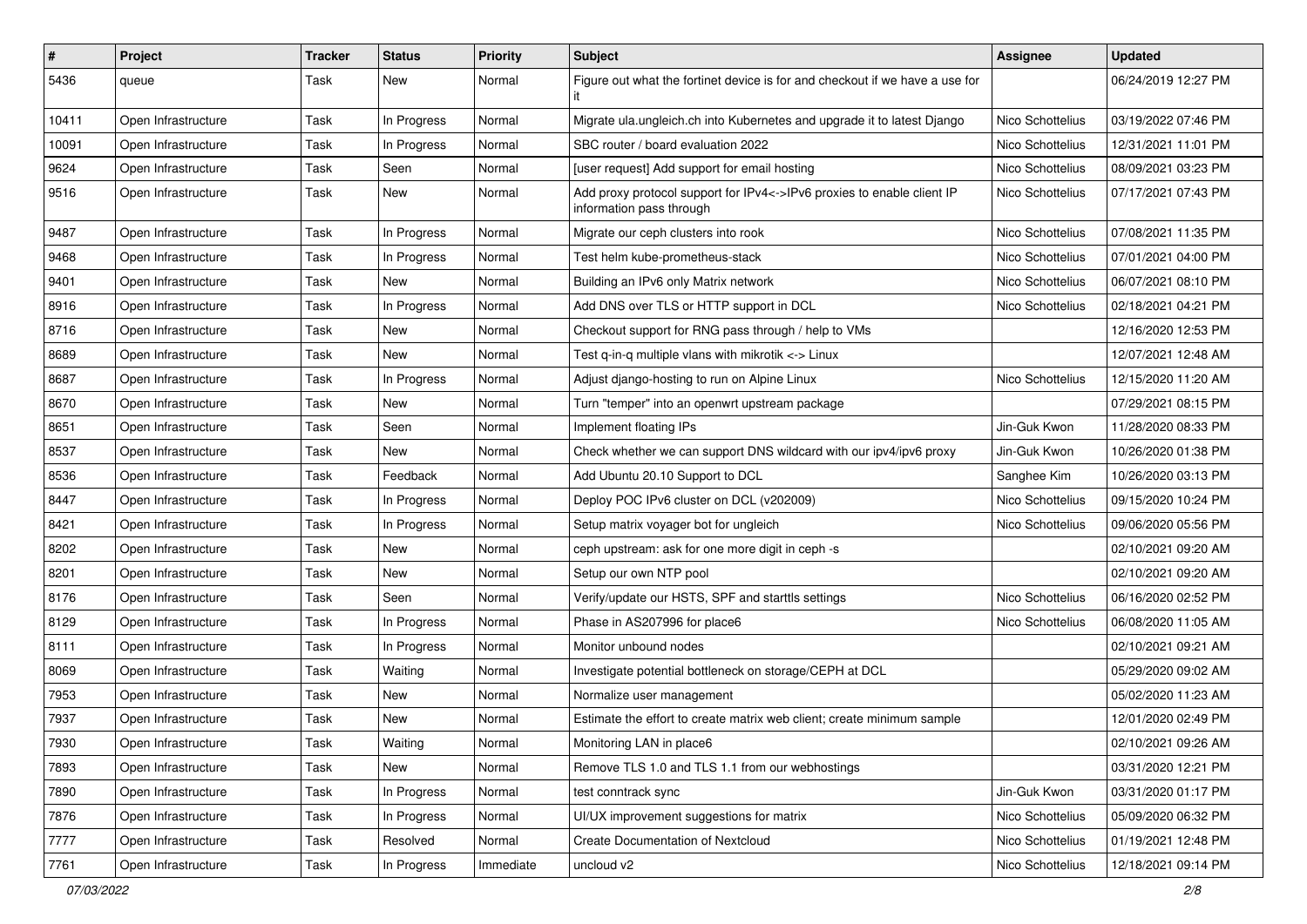| $\vert$ # | Project             | <b>Tracker</b> | <b>Status</b> | <b>Priority</b> | Subject                                                                   | <b>Assignee</b>    | <b>Updated</b>      |
|-----------|---------------------|----------------|---------------|-----------------|---------------------------------------------------------------------------|--------------------|---------------------|
| 7757      | Open Infrastructure | Task           | Seen          | Normal          | opennebula incorrectly re-uses vncs ports                                 | Nico Schottelius   | 02/19/2020 02:28 PM |
| 7689      | Open Infrastructure | Task           | Seen          | Normal          | Update certbot on several VMs                                             | Nico Schottelius   | 01/19/2021 12:48 PM |
| 7688      | Open Infrastructure | Task           | In Progress   | Normal          | Disable rp_filter on router2.place5 (alpine sets =1 on .all and .default) | Nico Schottelius   | 02/04/2020 05:28 PM |
| 7654      | Open Infrastructure | Task           | New           | Normal          | Get VMs info from Opennebula and save it in etcd                          | <b>Ahmed Bilal</b> | 01/28/2020 10:36 AM |
| 7650      | Open Infrastructure | Task           | New           | Normal          | Synchronise opennebula VMs with etcd                                      | Nico Schottelius   | 01/31/2020 07:13 PM |
| 7649      | Open Infrastructure | Task           | In Progress   | Normal          | Sketch a VM backup & restore                                              | <b>Ahmed Bilal</b> | 01/31/2020 07:16 PM |
| 7629      | Open Infrastructure | Task           | New           | Normal          | Add referral link system in dynamicweb (DCL, IPv6OnlyHosting etc)         | Ahmed Bilal        | 01/20/2020 09:27 AM |
| 7604      | Open Infrastructure | Task           | In Progress   | Normal          | Find out why ciara2 was not automatically detected to be offline          | Nico Schottelius   | 01/13/2020 07:30 PM |
| 7601      | Open Infrastructure | Task           | Seen          | Normal          | Setup an SSH jump host                                                    |                    | 02/10/2021 09:04 AM |
| 7561      | Open Infrastructure | Task           | In Progress   | Normal          | Update mystrom switches to support IPv6 only networks                     | Nico Schottelius   | 01/03/2020 05:35 PM |
| 7552      | Open Infrastructure | Task           | In Progress   | Normal          | Add some non-critical traffic to router1.place6                           | Nico Schottelius   | 01/02/2020 12:47 PM |
| 7546      | Open Infrastructure | Task           | In Progress   | Normal          | VM Security based on LDAP accounts                                        | Mondi Ravi         | 01/01/2020 05:49 PM |
| 7544      | Open Infrastructure | Task           | New           | Normal          | Write "beginner's guide" for datacenterlight customers                    |                    | 02/10/2021 09:07 AM |
| 7507      | Open Infrastructure | Task           | New           | Low             | Monitor upstream releases / security advisories                           |                    | 12/19/2019 07:41 PM |
| 7504      | Open Infrastructure | Task           | New           | Low             | Document OpenNebula image creation                                        |                    | 02/10/2021 09:10 AM |
| 7503      | Open Infrastructure | Task           | New           | Normal          | Create script to create new / updated OpenBSD image for OpenNebula        |                    | 02/10/2021 09:11 AM |
| 7456      | Open Infrastructure | Task           | New           | Normal          | Prototype support for IPv6 only mail servers                              | Nico Schottelius   | 12/10/2019 05:04 PM |
| 7427      | Open Infrastructure | Task           | In Progress   | Normal          | Rough draft to support console on our VMs                                 | Jin-Guk Kwon       | 01/13/2020 03:13 AM |
| 7403      | Open Infrastructure | Task           | New           | Normal          | Create customer friendly guide for ucloud                                 |                    | 12/01/2020 02:43 PM |
| 7402      | Open Infrastructure | Task           | Feedback      | Normal          | Reproduce issues in ucloud-pay                                            | Mondi Ravi         | 12/05/2019 12:22 PM |
| 7401      | Open Infrastructure | Task           | New           | Normal          | Create ucloud package for python/alpine                                   |                    | 12/01/2020 02:43 PM |
| 7295      | Open Infrastructure | Task           | New           | Normal          | Flow 10: as a sysadmin, I want to be able to see statistics               |                    | 12/01/2020 02:43 PM |
| 7294      | Open Infrastructure | Task           | New           | Normal          | Flow 9: as a user I want to have an overview of my spendings and bills    | Mondi Ravi         | 11/02/2019 12:59 AM |
| 7293      | Open Infrastructure | Task           | New           | Normal          | Flow 8: As a user I want to be able to order a new network and use it     |                    | 12/01/2020 02:43 PM |
| 7292      | Open Infrastructure | Task           | New           | Normal          | Flow 7: as a sysadmin I want to be able to migrate VMs                    |                    | 12/01/2020 02:43 PM |
| 7291      | Open Infrastructure | Task           | New           | Normal          | Flow 6: as a sysadmin I want to know / install all requirements           | Nico Schottelius   | 11/02/2019 12:53 AM |
| 7290      | Open Infrastructure | Task           | New           | Normal          | Flow 5: as a user I want to map an IPv4 address to another VM             |                    | 12/01/2020 02:43 PM |
| 7289      | Open Infrastructure | Task           | New           | Normal          | Flow 4: As a user I want to have a dualstack reachable VM                 |                    | 12/01/2020 02:43 PM |
| 7288      | Open Infrastructure | Task           | New           | Normal          | Flow 3: As a user I want to order a VM with my own OS (IPv6 only)         |                    | 12/01/2020 02:43 PM |
| 7287      | Open Infrastructure | Task           | New           | Normal          | Flow 2: As a user I want to order an IPv6 only VM (via cli) (existing OS) |                    | 12/01/2020 02:43 PM |
| 7285      | Open Infrastructure | Task           | In Progress   | Normal          | Flows to implement and do document for go live (parent)                   | Nico Schottelius   | 08/09/2021 03:20 PM |
| 7284      | Open Infrastructure | Task           | In Progress   | Normal          | router1.place6 phase back in                                              | Nico Schottelius   | 06/15/2020 11:04 AM |
| 7278      | Open Infrastructure | Task           | In Progress   | Normal          | Define how networking works in ucloud                                     | Nico Schottelius   | 10/31/2019 09:19 AM |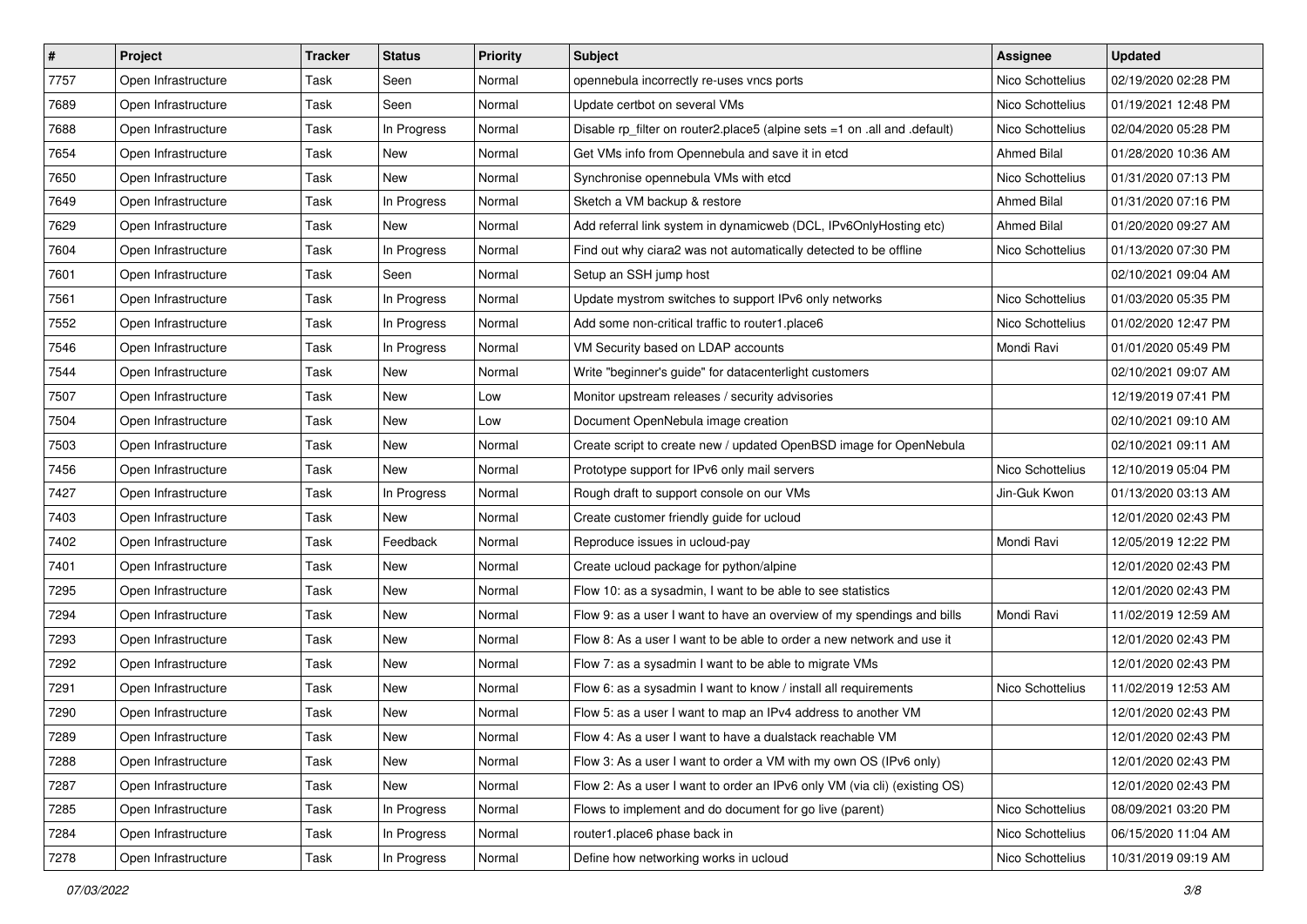| $\vert$ # | Project             | <b>Tracker</b> | <b>Status</b> | <b>Priority</b> | Subject                                                                                       | <b>Assignee</b>  | <b>Updated</b>      |
|-----------|---------------------|----------------|---------------|-----------------|-----------------------------------------------------------------------------------------------|------------------|---------------------|
| 7249      | Open Infrastructure | Task           | Seen          | Normal          | Merge ucloud components into one repository                                                   | Nico Schottelius | 10/25/2019 12:50 PM |
| 7242      | Open Infrastructure | Task           | In Progress   | Normal          | Test active-active IPv6/IPv4 configurations on routers                                        | Nico Schottelius | 10/20/2019 05:10 PM |
| 7229      | Open Infrastructure | Task           | New           | Normal          | Make __ letsencrypt_nginx_cert to work on alpine                                              |                  | 10/14/2019 12:23 PM |
| 7207      | Open Infrastructure | Task           | Feedback      | Normal          | Change/add etcd backend to ungleich-otp and rename it to uotp                                 | Nico Schottelius | 10/09/2019 12:17 PM |
| 7206      | Open Infrastructure | Task           | In Progress   | Normal          | Create ucloud page under ungleich.ch/ucloud                                                   | Nico Schottelius | 10/10/2019 06:41 PM |
| 7205      | Open Infrastructure | Task           | In Progress   | Normal          | Try 1: Installing ucloud on Arch Linux                                                        | Nico Schottelius | 10/10/2019 07:37 PM |
| 7201      | Open Infrastructure | Task           | In Progress   | Normal          | Test BGP based virtual ip                                                                     | Nico Schottelius | 10/03/2019 04:30 PM |
| 7190      | Open Infrastructure | Task           | Seen          | Normal          | Add mdadm monitoring via prometheus                                                           | Jin-Guk Kwon     | 10/04/2019 03:36 PM |
| 7187      | Open Infrastructure | Task           | Resolved      | Normal          | Configure prometheus blackbox exporter to monitor heise.de via IPv4 and<br>IPv6               | Nico Schottelius | 01/19/2021 12:48 PM |
| 7186      | Open Infrastructure | Task           | New           | Normal          | Add support for general VPN including IPv4                                                    | Sanghee Kim      | 01/13/2020 06:37 PM |
| 7185      | Open Infrastructure | Task           | Seen          | Normal          | Setup network monitoring system on new off-site VPS                                           | Nico Schottelius | 06/11/2020 09:36 AM |
| 7184      | Open Infrastructure | Task           | Feedback      | Normal          | Create a mailing list for maintenance notifications                                           | Sanghee Kim      | 10/18/2019 08:16 PM |
| 7179      | Open Infrastructure | Task           | Waiting       | Normal          | Add Slowdown/Cooldown in TOTP verification/serializer                                         | Nico Schottelius | 09/30/2019 11:51 AM |
| 7178      | Open Infrastructure | Task           | In Progress   | Normal          | Replace routers: router1.place5, router2.place5, router1.place6,<br>router2.place6            | Nico Schottelius | 08/09/2021 03:19 PM |
| 7174      | Open Infrastructure | Task           | In Progress   | Normal          | Port the current blog's design to lektor (staticcms)                                          | Mondi Ravi       | 10/03/2019 03:18 AM |
| 7153      | Open Infrastructure | Task           | In Progress   | Normal          | Experiment with full routing tables                                                           | Nico Schottelius | 09/17/2019 05:24 PM |
| 7138      | Open Infrastructure | Task           | In Progress   | Normal          | Nico's open / next points for ucloud                                                          | Nico Schottelius | 10/06/2019 07:22 AM |
| 7136      | Open Infrastructure | Task           | Seen          | Normal          | Create Git submodules                                                                         | Jin-Guk Kwon     | 10/04/2019 03:37 PM |
| 7135      | Open Infrastructure | Task           | Seen          | Normal          | Monitor nginx status codes in prometheus                                                      | Jin-Guk Kwon     | 10/04/2019 03:37 PM |
| 7125      | Open Infrastructure | Task           | Feedback      | Normal          | Implement "ordering" and "products" with ucloud                                               | Nico Schottelius | 09/28/2019 04:36 PM |
| 7122      | Open Infrastructure | Task           | Resolved      | Normal          | Setup production etcd cluster in place6                                                       | Nico Schottelius | 01/19/2021 12:48 PM |
| 7117      | Open Infrastructure | Task           | New           | Normal          | Make ungleich-otp better usable for the public                                                | Nico Schottelius | 09/05/2019 01:55 PM |
| 7089      | Open Infrastructure | Task           | New           | Normal          | [dynamicweb] Implement 2FA in dynamicweb with ungleich-otp                                    | Mondi Ravi       | 08/26/2019 01:59 PM |
| 7087      | Open Infrastructure | Task           | New           | Normal          | [dynamicweb] Remove password in email and replace it with a link to set it<br>via dashboard   |                  | 08/26/2019 01:57 PM |
| 7086      | Open Infrastructure | Task           | New           | Normal          | [dynamicweb]Expose password reset option in the user dashboard                                | Sanghee Kim      | 08/26/2019 02:29 PM |
| 7053      | Open Infrastructure | Task           | New           | Normal          | Make nodejs/npm work on IPv6 only hosts                                                       |                  | 08/16/2019 10:52 AM |
| 7044      | Open Infrastructure | Task           | New           | Normal          | Document IPv6 only NAT64 enabled client network issues                                        | Nico Schottelius | 08/13/2019 10:47 AM |
| 7033      | Open Infrastructure | Task           | New           | Normal          | [dynamicweb] Payment fails without a proper message                                           |                  | 08/07/2019 06:20 PM |
| 7010      | Open Infrastructure | Task           | Waiting       | Normal          | Fix Alpine Linux installer to support serial && push it upstream                              |                  | 06/11/2020 09:35 AM |
| 7009      | Open Infrastructure | Task           | In Progress   | Normal          | Find out why Alpine Linux hangs at boot when it does not have a link on a<br>device with dhcp | Nico Schottelius | 07/30/2019 08:02 PM |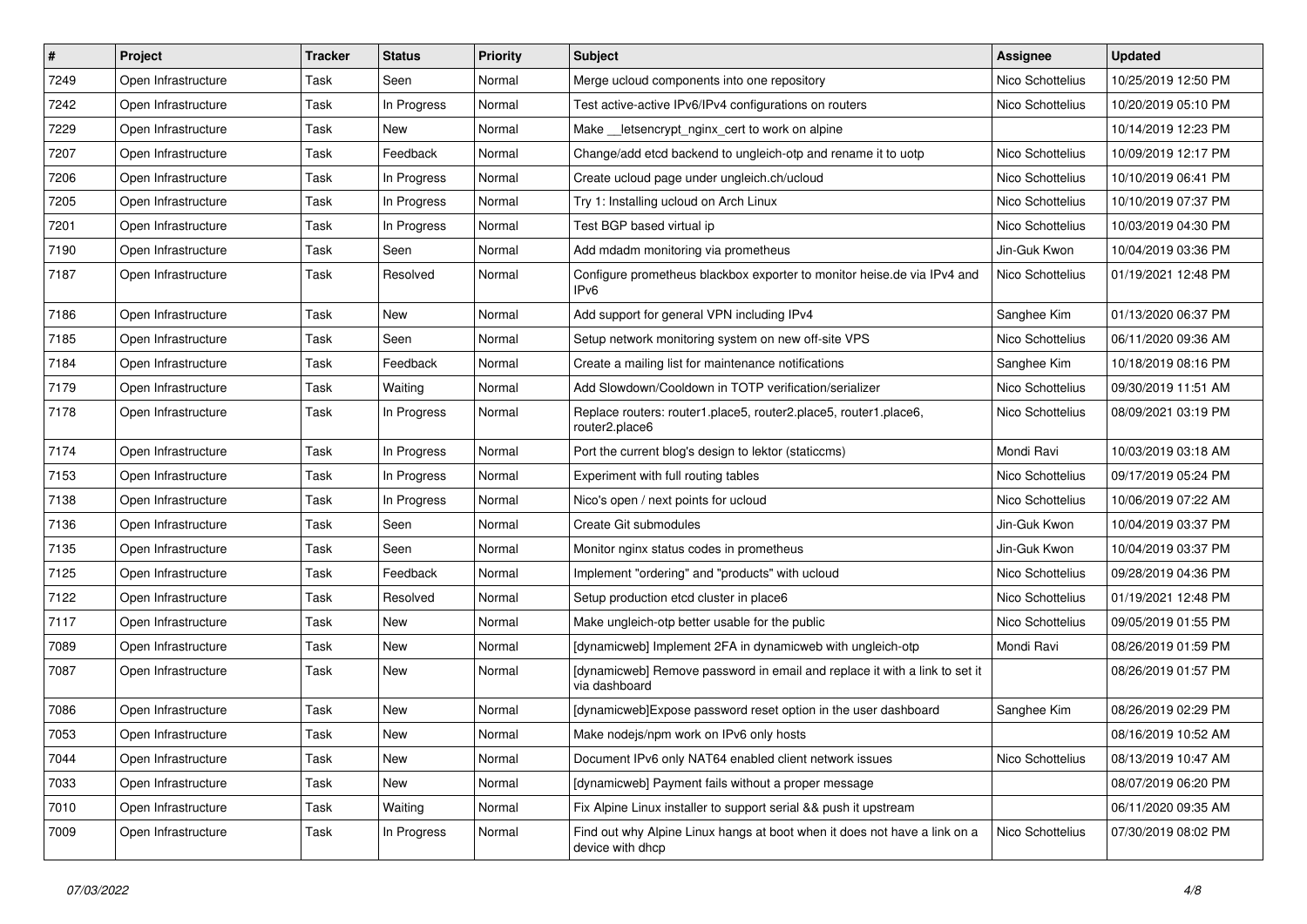| $\vert$ # | Project             | <b>Tracker</b> | <b>Status</b> | <b>Priority</b> | Subject                                                                                      | <b>Assignee</b>       | <b>Updated</b>      |
|-----------|---------------------|----------------|---------------|-----------------|----------------------------------------------------------------------------------------------|-----------------------|---------------------|
| 6996      | Open Infrastructure | Task           | New           | Normal          | ucloud-pay v2: add support for retrieving payments from ZKB                                  |                       | 07/24/2019 05:40 PM |
| 6995      | Open Infrastructure | Task           | New           | Normal          | ucloud-pay v1: Implement payment support into ucloud                                         |                       | 07/24/2019 05:39 PM |
| 6989      | Open Infrastructure | Task           | Seen          | Normal          | Research LEETSPEAK websites                                                                  | Jason Kim             | 07/22/2019 11:30 AM |
| 6980      | Open Infrastructure | Task           | New           | Normal          | Research and publish how we deal / have to deal with court orders and<br>foreign authorities | Sanghee Kim           | 07/19/2019 12:12 PM |
| 6931      | Open Infrastructure | Task           | In Progress   | Normal          | ucloud-host                                                                                  | Nico Schottelius      | 09/28/2019 04:35 PM |
| 6919      | Open Infrastructure | Task           | New           | Normal          | Define incident / downtime notification channels and reaction times                          | Nico Schottelius      | 07/02/2019 07:18 PM |
| 6915      | Open Infrastructure | Task           | Seen          | Normal          | Introduce host status' and over/underbooking constraints                                     |                       | 12/01/2020 02:43 PM |
| 6908      | Open Infrastructure | Task           | In Progress   | Normal          | ucloud v2 features                                                                           | Nico Schottelius      | 10/25/2019 12:58 PM |
| 6904      | Open Infrastructure | Task           | In Progress   | Normal          | Implement ucloud-image-store management                                                      |                       | 12/01/2020 02:43 PM |
| 6903      | Open Infrastructure | Task           | Seen          | Normal          | Create a cdist type for files.datacenterlight.ch                                             | Nico Schottelius      | 06/11/2020 09:34 AM |
| 6900      | Open Infrastructure | Task           | In Progress   | Normal          | Allow creating an image from a file in ucloud-api and ucloud-cli                             |                       | 12/01/2020 02:43 PM |
| 6899      | Open Infrastructure | Task           | In Progress   | Normal          | Create ucloud-file-scan service                                                              |                       | 12/01/2020 02:43 PM |
| 6897      | Open Infrastructure | Task           | In Progress   | Normal          | Create ucloud-image service                                                                  |                       | 12/01/2020 02:48 PM |
| 6877      | Open Infrastructure | Task           | In Progress   | High            | Start the first VMs on place9 cluster using ucloud (ucloud v1)                               | Nico Schottelius      | 08/30/2019 12:09 PM |
| 6869      | Open Infrastructure | Task           | In Progress   | High            | Challenge OpenStack and OpenNebula with ucloud                                               | Nico Schottelius      | 08/09/2021 03:20 PM |
| 6857      | Open Infrastructure | Task           | In Progress   | Normal          | Create ucloud-firewall                                                                       | Nico Schottelius      | 07/01/2020 11:46 AM |
| 6794      | Open Infrastructure | Task           | In Progress   | Urgent          | Find out why request tracker crashes from time to time and fix it                            | Yury Komarov          | 07/08/2019 03:33 PM |
| 6780      | Open Infrastructure | Task           | New           | Normal          | Create an RFC for ungleich-otp                                                               | Mondi Ravi            | 06/08/2019 05:07 PM |
| 6763      | Open Infrastructure | Task           | Seen          | Normal          | Mirror debian (maybe from / with help of debian.ethz.ch)                                     | Yury Komarov          | 06/18/2019 03:13 PM |
| 6762      | Open Infrastructure | Task           | New           | High            | Allow IPv6 only hosts to properly send emails to IPv4 only hosts                             | Nico Schottelius      | 06/03/2019 04:18 PM |
| 6727      | Open Infrastructure | Task           | New           | Normal          | Create a terraform provider                                                                  |                       | 05/23/2019 04:12 PM |
| 6720      | Open Infrastructure | Task           | New           | Normal          | Create a proxy to reduce latency of package downloads                                        |                       | 05/22/2019 04:22 PM |
| 6712      | Open Infrastructure | Task           | New           | Normal          | Rework public key management on the DCL website                                              |                       | 05/20/2019 09:27 PM |
| 6708      | Open Infrastructure | Task           | New           | Normal          | Create infrastructure usable for IPv6 workshops                                              | Nico Schottelius      | 05/19/2019 07:34 PM |
| 6696      | Open Infrastructure | Task           | New           | Normal          | Update documentation / instructions on how to login to a new VM                              | Nico Schottelius      | 05/17/2019 11:03 AM |
| 6693      | Open Infrastructure | Task           | In Progress   | Normal          | Document internal networking support, console features, floating IP options                  | Nico Schottelius      | 05/16/2019 03:55 PM |
| 6541      | Open Infrastructure | Task           | In Progress   | Normal          | Monitor fans and power supplies                                                              | Nico Schottelius      | 01/19/2021 12:48 PM |
| 6468      | Open Infrastructure | Task           | New           | Normal          | When creating an account: Explain to the user that they get an activation<br>mail            | William<br>Colmenares | 06/25/2019 05:31 PM |
| 6467      | Open Infrastructure | Task           | New           | Low             | Add 2FA as an optional login security measurement                                            | William<br>Colmenares | 03/19/2019 01:42 PM |
| 6466      | Open Infrastructure | Task           | New           | Normal          | Fix the link in the password reset E-Mail [dynamicweb]                                       | William<br>Colmenares | 06/26/2019 04:28 PM |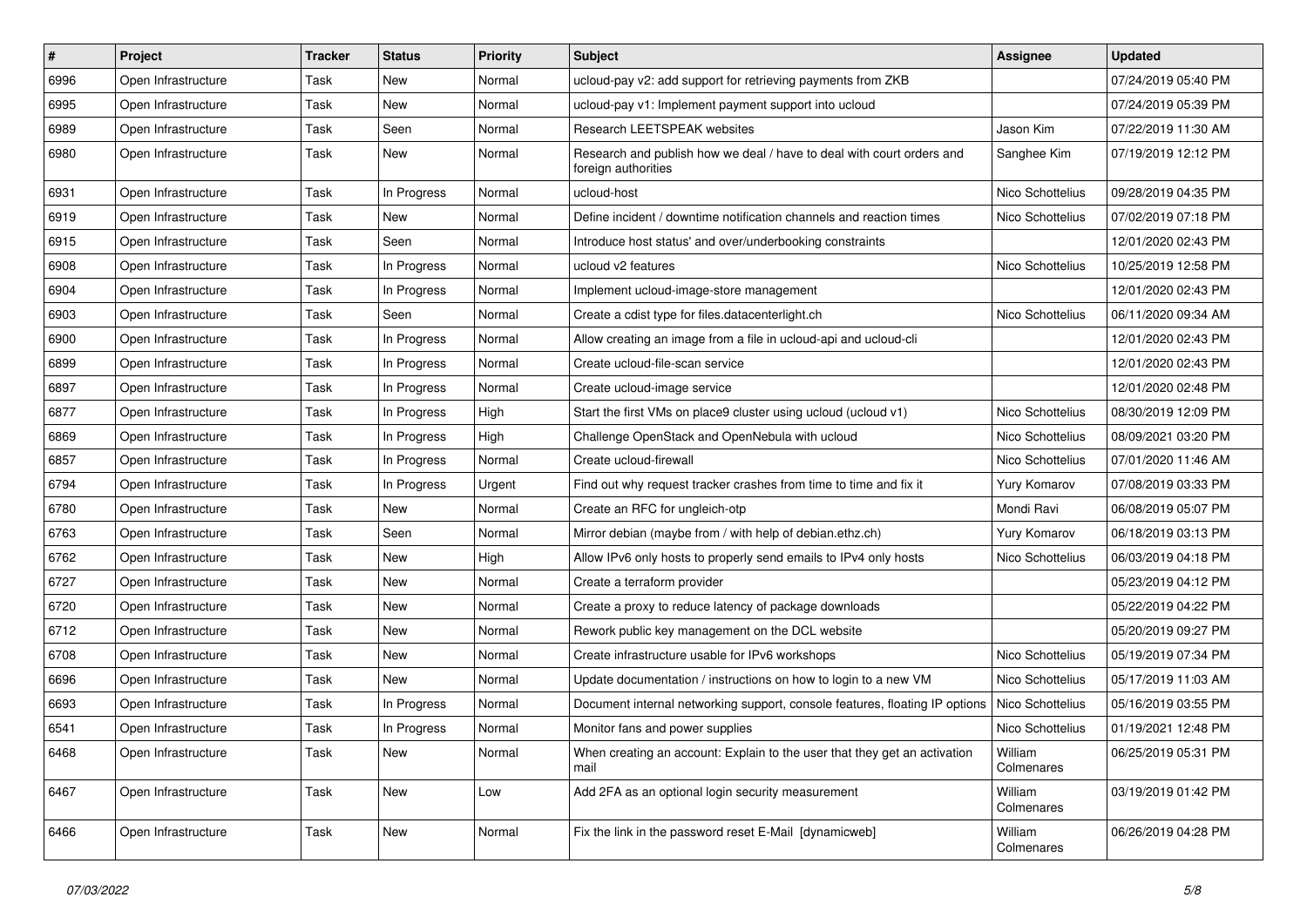| $\vert$ # | Project             | <b>Tracker</b> | <b>Status</b> | <b>Priority</b> | Subject                                                                                                      | <b>Assignee</b>  | <b>Updated</b>      |
|-----------|---------------------|----------------|---------------|-----------------|--------------------------------------------------------------------------------------------------------------|------------------|---------------------|
| 6465      | Open Infrastructure | Task           | In Progress   | High            | Expire the password reset link [datacenterlight, dynamicweb]                                                 | Mondi Ravi       | 07/15/2019 01:34 PM |
| 6437      | Open Infrastructure | Task           | <b>New</b>    | Normal          | build opennebula ARM64 Packages                                                                              |                  | 05/01/2019 11:33 AM |
| 6435      | Open Infrastructure | Task           | Feedback      | High            | Improvements for IPv6.work v1.0                                                                              | Nico Schottelius | 03/19/2019 05:16 AM |
| 6414      | Open Infrastructure | Task           | New           | Normal          | Expose the console of the VM to the users (noVNC or spice)                                                   | Mondi Ravi       | 06/25/2019 06:49 PM |
| 6406      | Open Infrastructure | Task           | New           | Normal          | Document our LDAP setup and make it publicly available                                                       | Nico Schottelius | 01/19/2021 12:48 PM |
| 6395      | Open Infrastructure | Task           | New           | Normal          | Add a FreeBSD NOINET image for ipv6onlyhosting.com                                                           |                  | 05/01/2019 10:59 AM |
| 6326      | Open Infrastructure | Task           | New           | Normal          | [user request] Support SEPA payments for VMs/Storage                                                         | Amal Elshihaby   | 08/09/2021 03:22 PM |
| 6310      | Open Infrastructure | Task           | Waiting       | Normal          | [user request] Add OpenBSD images                                                                            | Nico Schottelius | 06/28/2019 11:46 PM |
| 6279      | Open Infrastructure | Task           | Seen          | High            | Implement different payment cycles for VMs                                                                   | Mondi Ravi       | 06/24/2019 07:43 PM |
| 6262      | Open Infrastructure | Task           | New           | Normal          | [user request] Warn users what happens on VM delete / make it more clear   Mondi Ravi<br>to users            |                  | 12/29/2018 12:53 PM |
| 6258      | Open Infrastructure | Task           | In Progress   | Normal          | Expose IPv6 vs. IPv4 statistics publicly                                                                     | Nico Schottelius | 12/23/2018 07:03 PM |
| 6255      | Open Infrastructure | Task           | In Progress   | Normal          | Find the right settings for kubernetes in ipv6 only settings                                                 | Nico Schottelius | 12/23/2018 11:14 PM |
| 6071      | Open Infrastructure | Task           | In Progress   | Normal          | [user request] Checkout how to enable AES-NI or PCLMULQDQ CPU<br>features                                    | Jin-Guk Kwon     | 12/29/2018 12:53 PM |
| 6052      | Open Infrastructure | Task           | Seen          | Normal          | Document IPv6 routing service                                                                                | Nico Schottelius | 11/11/2018 11:51 PM |
| 6049      | Open Infrastructure | Task           | New           | Normal          | Publish / document our Kubernetes / IPv6 experiences                                                         | Nico Schottelius | 11/11/2018 09:13 PM |
| 5929      | Open Infrastructure | Task           | New           | Normal          | Add public kubernetes support                                                                                | Nico Schottelius | 11/01/2018 04:29 PM |
| 5928      | Open Infrastructure | Task           | New           | Normal          | Introduce API support for VM handling: create and delete operation (and<br>maybe image upload)               | Nico Schottelius | 11/01/2018 04:28 PM |
| 5882      | Open Infrastructure | Task           | In Progress   | Normal          | Document the netboot setup                                                                                   | Nico Schottelius | 10/25/2018 08:47 PM |
| 5753      | Open Infrastructure | Task           | New           | Normal          | Create Linux beginners guide                                                                                 |                  | 05/01/2019 11:32 AM |
| 10239     | ipv6                | Task           | New           | Normal          | Recursive DNS, visible on IPv4, acting as a proxy to enable visibility of<br>data from IPv6 only DNS servers |                  | 01/31/2022 01:49 PM |
| 10238     | ipv6                | Task           | Waiting       | Normal          | ipv6-only DNS setup is misleading and misconfigured                                                          | Nico Schottelius | 01/31/2022 01:36 PM |
| 8238      | ipv6                | Task           | New           | Normal          | Modify nodejs to bind on IPv6 by default                                                                     | Nico Schottelius | 06/29/2020 10:42 PM |
| 8237      | ipv6                | Task           | New           | Normal          | Modify flask to bind on IPv6 by default                                                                      | Nico Schottelius | 06/29/2020 10:41 PM |
| 8236      | ipv6                | Task           | New           | Normal          | Modify python3 -m http.server to bind to IPv6 by default                                                     | Mondi Ravi       | 06/29/2020 10:45 PM |
| 8235      | ipv6                | Task           | In Progress   | Normal          | Fix software to bind on IPv6 by default                                                                      | Nico Schottelius | 06/29/2020 10:39 PM |
| 8094      | ipv6                | Task           | In Progress   | Normal          | Test ubiquiti UAP-AC-Lite, UAP-AC-LR and UAP-AC-Pro-Gen2 in IPv6<br>only networks                            | Nico Schottelius | 05/31/2020 06:40 PM |
| 7704      | ipv6                | Task           | In Progress   | Normal          | Regular vendor pings (1x/month) for IPv6 compatibility                                                       | Nico Schottelius | 02/08/2020 08:25 PM |
| 7574      | ipv6                | Task           | New           | Normal          | Create and setup VM for prototype Smarthost                                                                  | Nico Schottelius | 01/06/2020 12:19 PM |
| 7573      | ipv6                | Task           | New           | Normal          | Spamlike message filtering                                                                                   | Nico Schottelius | 01/06/2020 12:15 PM |
| 7570      | ipv6                | Task           | Seen          | Normal          | Add more questions and answers to official FAQ                                                               | Sanghee Kim      | 01/08/2020 11:29 AM |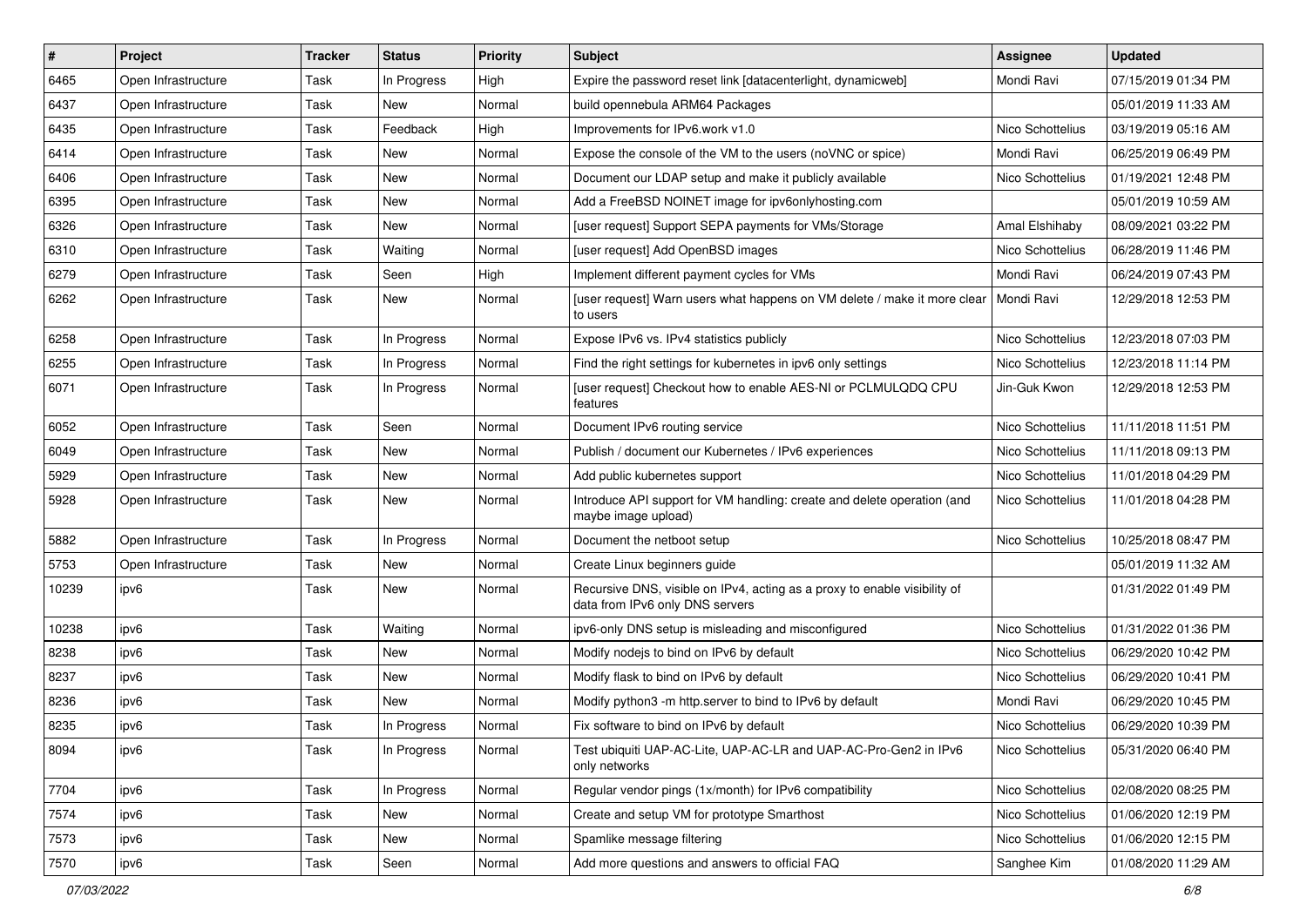| $\pmb{\#}$ | Project                   | <b>Tracker</b> | <b>Status</b> | <b>Priority</b> | <b>Subject</b>                                                                        | <b>Assignee</b>        | <b>Updated</b>      |
|------------|---------------------------|----------------|---------------|-----------------|---------------------------------------------------------------------------------------|------------------------|---------------------|
| 7569       | ipv6                      | Task           | <b>New</b>    | Normal          | IPv6 only DNS                                                                         | Nico Schottelius       | 01/05/2020 04:12 PM |
| 7568       | ipv6                      | Task           | <b>New</b>    | Normal          | Incoming SMTP IPv4 proxy                                                              | Nico Schottelius       | 01/31/2022 01:09 PM |
| 7566       | ipv6                      | Task           | Feedback      | Normal          | Outgoing SMTP smarthost                                                               | Nico Schottelius       | 01/10/2020 09:44 PM |
| 7523       | ipv6                      | Task           | New           | Normal          | TCP/UDP Services supported by IP4-to-IP6 incoming proxy and NAT64<br>outgoing gateway | Moris Jones            | 01/05/2020 04:02 PM |
| 7405       | ipv6                      | Task           | In Progress   | Normal          | Explore IPv6 compatible IoT devices                                                   | Nico Schottelius       | 12/02/2019 04:09 PM |
| 7015       | ipv6                      | Task           | In Progress   | Normal          | Create a decentralised, global display based on IPv6                                  | Nico Schottelius       | 07/31/2019 07:54 PM |
| 6405       | ipv6                      | Task           | New           | Normal          | Create a new IPv6 game (working title: IPv6 treasure hunt)                            | Nico Schottelius       | 05/01/2019 11:38 PM |
| 10614      | Hack4Glarus 2022 (summer) | Task           | <b>New</b>    | Normal          | Evaluate Hitobito                                                                     |                        | 06/12/2022 06:25 AM |
| 7399       | hack4glarus-2019-winter   | <b>Task</b>    | <b>New</b>    | Normal          | presentations hack4glarus 2019 winter                                                 |                        | 12/01/2019 03:56 PM |
| 7398       | hack4glarus-2019-winter   | Task           | <b>New</b>    | Normal          | Add more Search Engines to I CopyScan                                                 | Martin Vögeli          | 12/01/2019 11:46 AM |
| 7397       | hack4glarus-2019-winter   | Task           | <b>New</b>    | Normal          | Create a script to create a net-bootable alpine image                                 |                        | 11/30/2019 11:29 PM |
| 7387       | hack4glarus-2019-winter   | <b>Task</b>    | <b>New</b>    | Normal          | Create an iPXE binary WITHOUT ipv4 support (only IPv6)                                |                        | 11/30/2019 05:56 PM |
| 7385       | hack4glarus-2019-winter   | Task           | New           | Normal          | Create a new service named "ipv6" that offers in ipv6 networkservices                 |                        | 11/30/2019 02:03 PM |
| 7382       | hack4glarus-2019-winter   | Task           | Waiting       | Normal          | Monitoring at a different level (BPF/Suricata/Cilium)                                 | <b>Philipp Buehler</b> | 12/01/2019 11:40 AM |
| 7381       | hack4glarus-2019-winter   | Task           | Resolved      | Normal          | Monitor lorawan temperature sensors with prometheus + grafana                         |                        | 11/30/2019 09:46 PM |
| 7378       | hack4glarus-2019-winter   | Task           | In Progress   | Normal          | Document / explore on how to sensibly run docker with a /64                           |                        | 11/30/2019 09:47 PM |
| 7376       | hack4glarus-2019-winter   | Task           | In Progress   | Normal          | Packer+Vagrant for OpenBSD (cont'd)                                                   | Philipp Buehler        | 12/01/2019 11:41 AM |
| 7371       | hack4glarus-2019-winter   | Task           | In Progress   | Normal          | mozilla iot                                                                           | David Hasselhoff       | 11/30/2019 08:18 PM |
| 7368       | hack4glarus-2019-winter   | Task           | <b>New</b>    | Normal          | Setup an ARM64 virtualisation server with alpine                                      |                        | 11/29/2019 11:58 AM |
| 7367       | hack4glarus-2019-winter   | Task           | New           | Normal          | Setup ARM64 IPv6 only netbooting                                                      |                        | 11/29/2019 11:57 AM |
| 7366       | hack4glarus-2019-winter   | Task           | In Progress   | Normal          | Finish the first levels of the ungleich-game                                          | Den Ivanov             | 12/03/2019 11:00 PM |
| 7359       | hack4glarus-2019-winter   | Task           | <b>New</b>    | Normal          | Define how to properly use docker in ipv6 only networks                               |                        | 11/29/2019 04:34 PM |
| 7358       | hack4glarus-2019-winter   | Task           | New           | Normal          | Compare mastodon servers && create cdist manifest of the easier one                   |                        | 11/29/2019 11:18 AM |
| 7356       | hack4glarus-2019-winter   | Task           | <b>New</b>    | Normal          | Provide the most awesome self hosted apps                                             |                        | 11/29/2019 12:37 AM |
| 7354       | hack4glarus-2019-winter   | <b>Task</b>    | <b>New</b>    | Normal          | Create a NAT4664 PoC                                                                  |                        | 11/28/2019 10:56 PM |
| 7352       | hack4glarus-2019-winter   | Task           | New           | Normal          | Find a way to update mikrotik routers in IPv6 only networks                           |                        | 11/28/2019 04:01 PM |
| 7350       | hack4glarus-2019-winter   | Task           | New           | Normal          | Add automatic / scheduled configuration support to cdist                              |                        | 11/28/2019 03:41 PM |
| 7349       | hack4glarus-2019-winter   | Task           | New           | Normal          | Create a wifi bridge from Diesbach to Luchsingen                                      |                        | 11/28/2019 03:39 PM |
| 7348       | hack4glarus-2019-winter   | Task           | New           | Normal          | Create a devuan ucloud image                                                          |                        | 11/28/2019 03:38 PM |
| 7347       | hack4glarus-2019-winter   | Task           | New           | Normal          | Create an Alpine ucloud image                                                         |                        | 11/28/2019 03:38 PM |
| 7346       | hack4glarus-2019-winter   | Task           | New           | Normal          | Create an OpenBSD ucloud image                                                        |                        | 11/28/2019 03:37 PM |
| 7344       | hack4glarus-2019-winter   | Task           | New           | Normal          | Create a matrix/mattermost bridge to chat.ungleich.ch and a cdist type for it         |                        | 11/28/2019 03:36 PM |